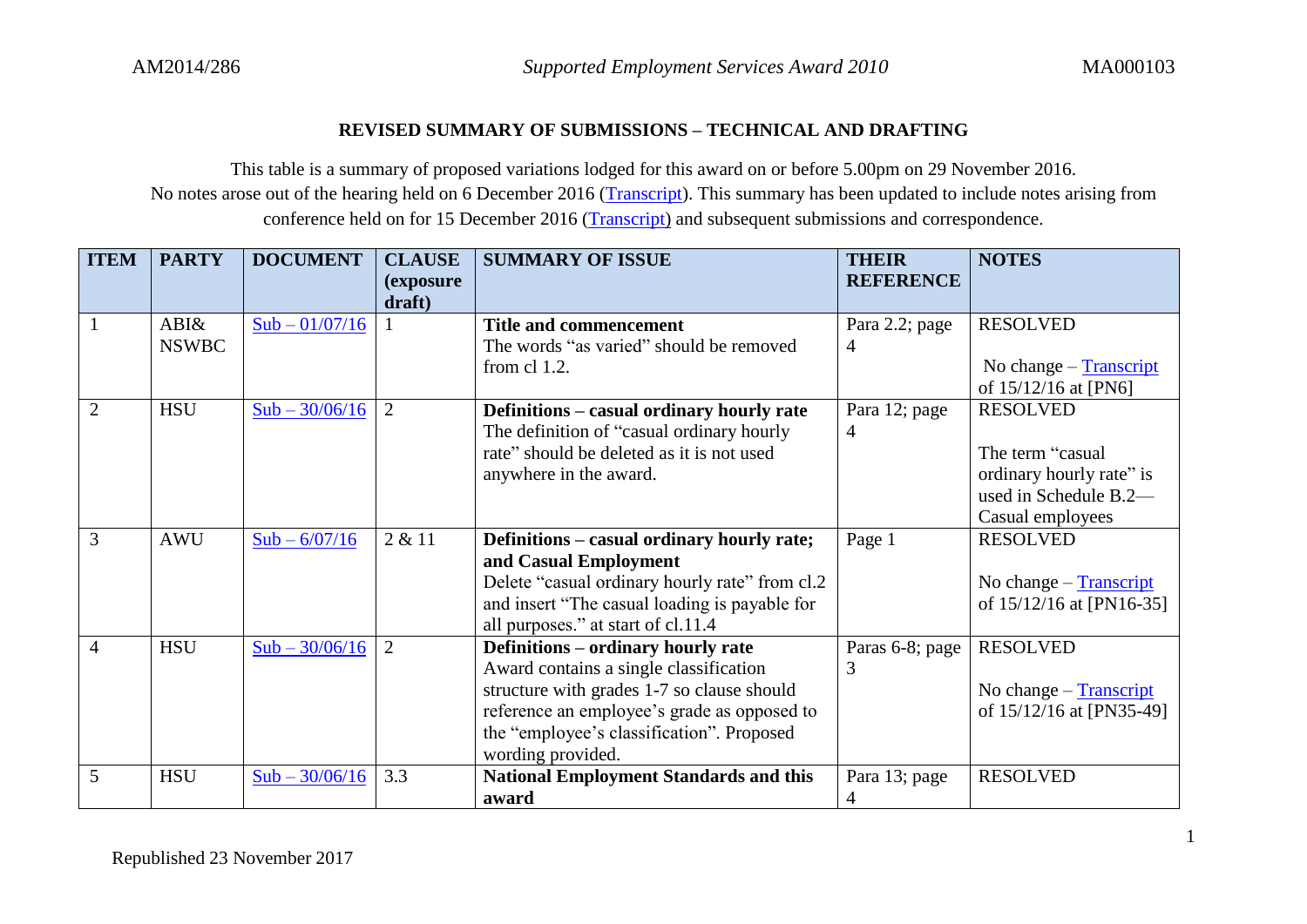| <b>ITEM</b>    | <b>PARTY</b> | <b>DOCUMENT</b>        | <b>CLAUSE</b>  | <b>SUMMARY OF ISSUE</b>                           | <b>THEIR</b>     | <b>NOTES</b>                |
|----------------|--------------|------------------------|----------------|---------------------------------------------------|------------------|-----------------------------|
|                |              |                        | (exposure      |                                                   | <b>REFERENCE</b> |                             |
|                |              |                        | draft)         |                                                   |                  |                             |
|                |              |                        |                | Reinstate words "whichever makes them             |                  | No change - Transcript      |
|                |              |                        |                | more accessible"                                  |                  | of 15/12/16 at [PN50-55]    |
|                | ABI&         | Reply $sub$ –          |                | Current wording consistent with Decision of       | Para 6.1; page   |                             |
|                | <b>NSWBC</b> | 22/07/16               |                | 23 December 2014 [2014] FWCFB 9412.               | $\overline{4}$   |                             |
| 6              | <b>HSU</b>   | $Sub - 30/06/16$       | $\overline{4}$ | Coverage                                          | Para 16-18;      | <b>RESOLVED</b>             |
|                |              |                        |                | Clause 4.1 could be split into 2 at start of      | page 4           |                             |
|                |              |                        |                | second paragraph. Clause 4.3 should sit under     |                  | Clause 4.1 split into 2     |
|                |              |                        |                | cl. 4.5 since it is one of the areas the award    |                  | separate clauses -          |
|                |              |                        |                | does not cover.                                   |                  | Transcript of 15/12/16 at   |
|                |              |                        |                |                                                   |                  | $[PN56-61]$                 |
| $\mathcal{I}$  | <b>NDS</b>   | $Sub$ $18/07/16$       | $\overline{4}$ | Coverage                                          | Page 2           | <b>REFERRED</b>             |
|                |              |                        |                | New award must include ongoing recognition        |                  |                             |
|                |              |                        |                | of right of ADEs to continue using award.         |                  | Substantive issue -         |
|                |              |                        |                |                                                   |                  | Transcript of 15/12/16 at   |
|                |              |                        |                |                                                   |                  | $[PN62-85];$ confirmed in   |
|                |              |                        |                |                                                   |                  | Statement of 20/12/16       |
| 8              | <b>NDS</b>   | 18/07/16<br>$Sub -$    | $\overline{4}$ | <b>Coverage</b>                                   | Page 2           | <b>REFERRED</b>             |
|                |              |                        |                | New award must include ongoing recognition        |                  |                             |
|                |              |                        |                | of right of organisations covered by award to     |                  | Substantive issue -         |
|                |              |                        |                | use pro rata wage assessment tools other than     |                  | Transcript of 15/12/16 at   |
|                |              |                        |                | the Supported Wage System (SWS).                  |                  | [ $PN62-85$ ]; confirmed in |
|                |              |                        |                |                                                   |                  | Statement of 20/12/16       |
| $\overline{9}$ | <b>NDS</b>   | $-18/07/16$<br>$Sub -$ | $\overline{4}$ | Coverage                                          | Page 2           | <b>REFERRED</b>             |
|                |              |                        |                | New criteria should be developed to define        |                  |                             |
|                |              |                        |                | employers covered by award.                       |                  | Substantive issue $-$       |
|                |              |                        |                |                                                   |                  | Transcript of 15/12/16 at   |
|                |              |                        |                |                                                   |                  | $[PN62-85]$ ; confirmed in  |
|                |              |                        |                |                                                   |                  | Statement of 20/12/16       |
| 10             | ABI&         | $Sub - 01/07/16$       | 5              | <b>Effect of variations made by the Fair Work</b> | Para 2.1; page   | <b>RESOLVED</b>             |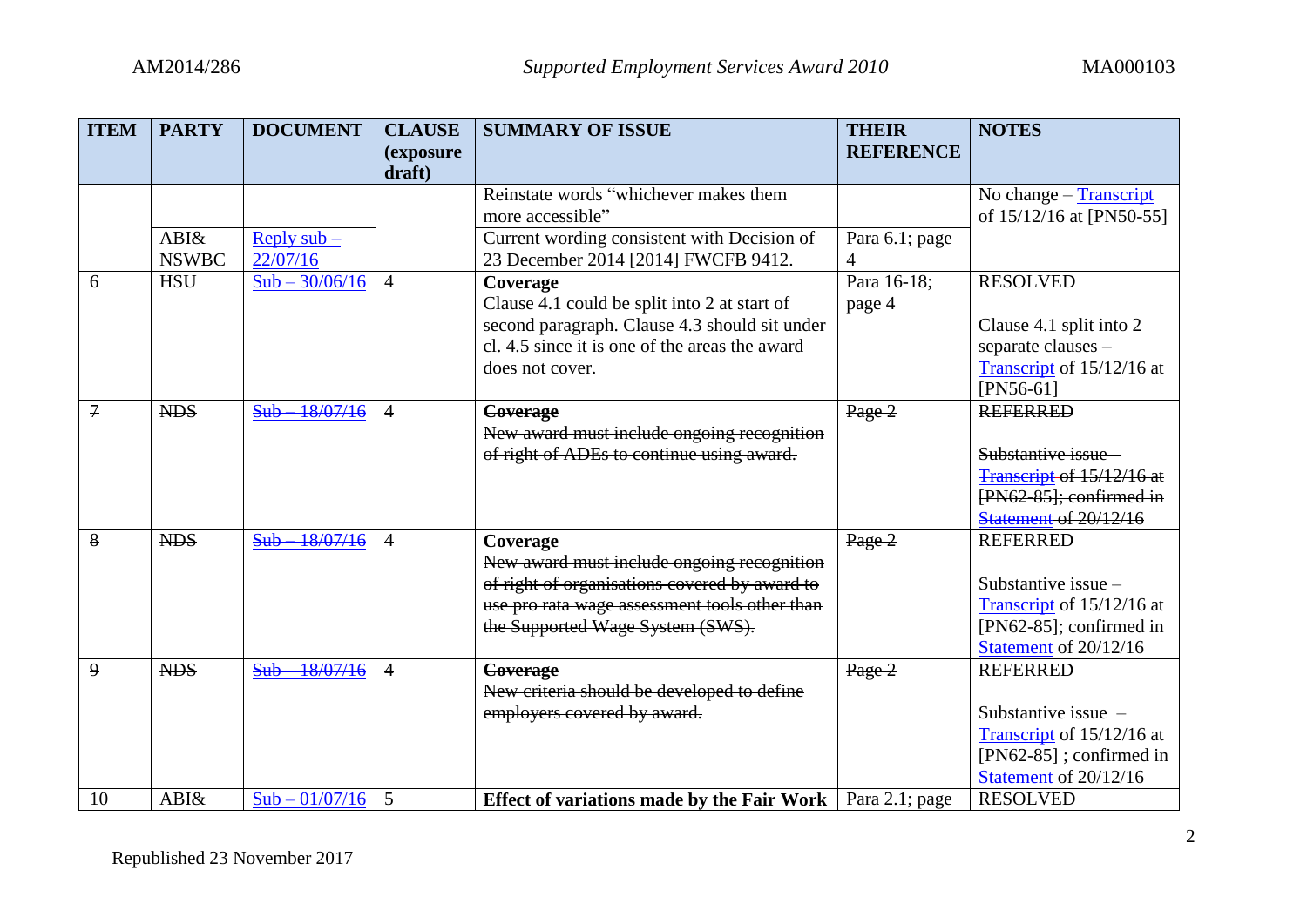| <b>ITEM</b> | <b>PARTY</b> | <b>DOCUMENT</b>  | <b>CLAUSE</b>       | <b>SUMMARY OF ISSUE</b>                           | <b>THEIR</b>     | <b>NOTES</b>                                 |
|-------------|--------------|------------------|---------------------|---------------------------------------------------|------------------|----------------------------------------------|
|             |              |                  | (exposure<br>draft) |                                                   | <b>REFERENCE</b> |                                              |
|             | <b>NSWBC</b> |                  |                     | <b>Commission</b>                                 | $\overline{4}$   |                                              |
|             |              |                  |                     | Clause more appropriately located as a sub-       |                  | See: [2017] FWCFB                            |
|             |              |                  |                     | clause of 'Title and Commencement' clause         |                  | 3433 at [321]                                |
|             |              |                  |                     | after cl. 1.2 rather than as a standalone clause. |                  |                                              |
|             |              |                  |                     |                                                   |                  | No change - Transcript                       |
|             |              |                  |                     |                                                   |                  | of 15/12/16 at [PN85]                        |
| 11          | <b>AWU</b>   | $Sub - 6/07/16$  | 11.1                | <b>Casual Employment</b>                          | Pages $1 - 2$    | <b>RESOLVED</b>                              |
|             |              |                  |                     | Clause is in conflict with minimum                |                  |                                              |
|             |              |                  |                     | engagement requirement in cl. 11.6 as             |                  | No change $-$ Transcript                     |
|             |              |                  |                     | describes a casual employee as an employee        |                  | of 15/12/16 at [PN86]                        |
|             |              |                  |                     | engaged on an hourly basis. Reference to          |                  |                                              |
|             |              |                  |                     | maximum hours per week is suggested and           |                  |                                              |
|             |              |                  |                     | proposed wording to replace cl.11.1 provided.     |                  |                                              |
|             | ABI&         | Reply $sub-$     |                     | Oppose AWU's submission, seeks to                 | Para 6.2; page   |                                              |
|             | <b>NSWBC</b> | 22/07/16         |                     | introduce new definition of "casual               | 4                |                                              |
|             |              |                  |                     | employee".                                        |                  |                                              |
| 12          | <b>AWU</b>   | $Sub - 6/07/16$  | $11.2 \&$           | <b>Casual Employment</b>                          | Page 1           | <b>RESOLVED</b>                              |
|             |              |                  | 11.4                | Swap locations of cl. 11.3 and 11.4 due to        |                  |                                              |
|             |              |                  |                     | close conceptual relationship between them.       |                  | Order of clauses changed                     |
|             |              |                  |                     |                                                   |                  | $-$ Transcript of $15/12/16$<br>at [PN87-89] |
| 13          | <b>HSU</b>   | $Sub - 30/06/16$ | 12                  | <b>Classifications</b>                            | Para 5; page 3   | <b>RESOLVED</b>                              |
|             |              |                  |                     | Clause may be better located at cl 15-            |                  |                                              |
|             |              |                  |                     | Minimum wages.                                    |                  | No change $-$ Transcript                     |
|             |              |                  |                     |                                                   |                  | of 15/12/16 at [PN91-94]                     |
| 14          | <b>HSU</b>   | $Sub - 30/06/16$ | 15.2                | <b>Minimum</b> wages                              | Para 19; page    | <b>RESOLVED</b>                              |
|             |              |                  |                     | Clause 15.2 cross references application of       | 5                |                                              |
|             |              |                  |                     | minimum rate of pay according to grades in        |                  | Cross reference amended                      |
|             |              |                  |                     | table, with clauses 15.3, 15.5 and 16. Only       |                  | as reference to 15.3                         |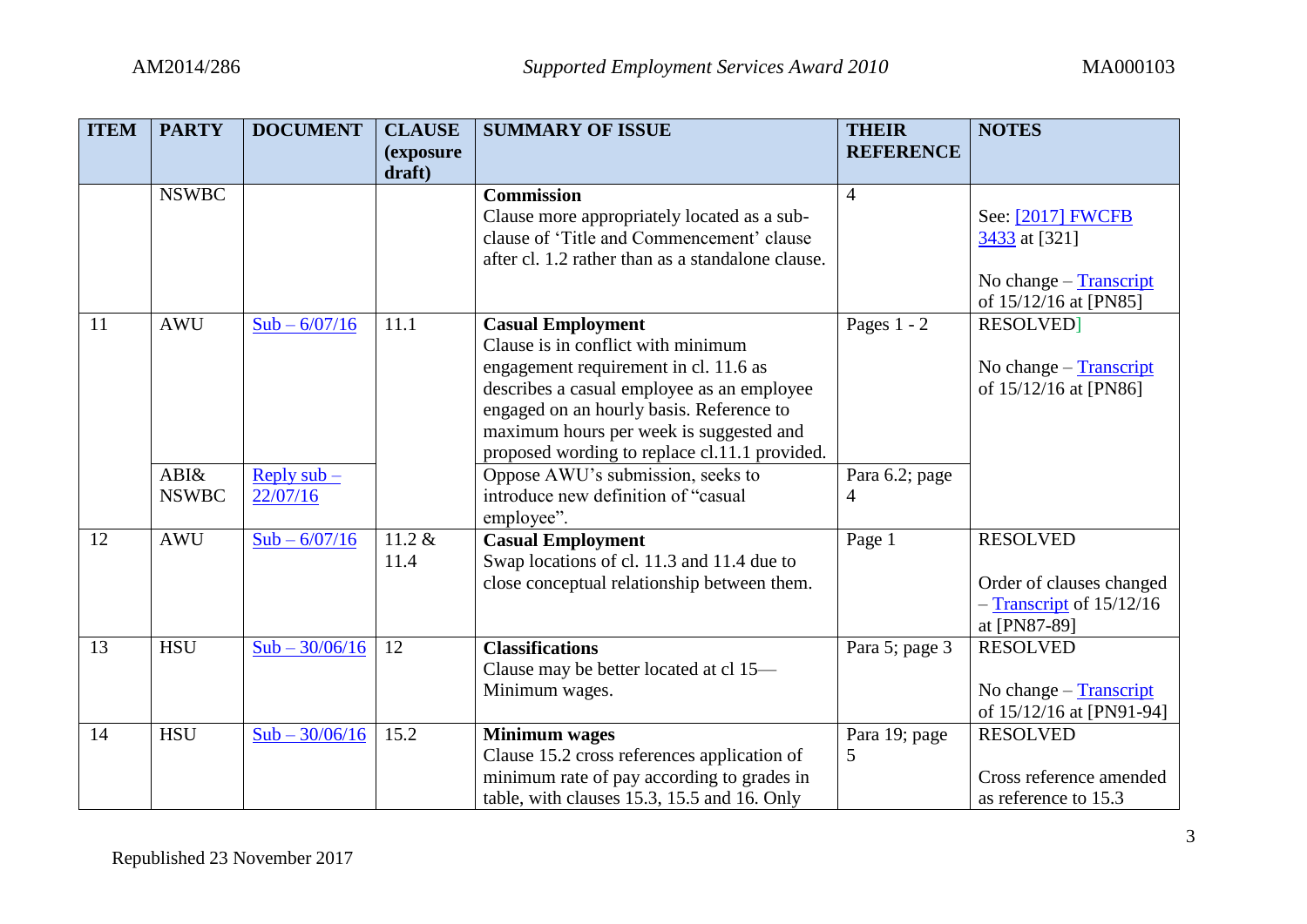| <b>ITEM</b> | <b>PARTY</b> | <b>DOCUMENT</b>          | <b>CLAUSE</b>               | <b>SUMMARY OF ISSUE</b>                                             | <b>THEIR</b><br><b>REFERENCE</b> | <b>NOTES</b>                                      |
|-------------|--------------|--------------------------|-----------------------------|---------------------------------------------------------------------|----------------------------------|---------------------------------------------------|
|             |              |                          | <i>(exposure)</i><br>draft) |                                                                     |                                  |                                                   |
|             |              |                          |                             | cl.16 (Wage assessment—employees with a                             |                                  | changed to $15.4 -$                               |
|             |              |                          |                             | disability) relevant to minimum rates.                              |                                  | Transcript of 15/12/16 at                         |
|             |              |                          |                             |                                                                     |                                  | [PN95]                                            |
| 15          | ABI&         | $Sub - 01/07/16$         | $15.3$ (d)                  | <b>Payment of wages</b>                                             | Para 8.1; page                   | <b>REFERRED</b>                                   |
|             | <b>NSWBC</b> |                          | and $(e)$                   | These clauses should be joined together as per                      |                                  |                                                   |
|             |              |                          |                             | current award. Their separation produces an                         |                                  | See: AM2016/8-Payment                             |
|             |              |                          |                             | apparent inconsistency between clauses<br>$15.3(b)$ and $15.3(e)$ . |                                  | of wages                                          |
|             |              |                          |                             |                                                                     |                                  | To be determined after                            |
|             |              |                          |                             |                                                                     |                                  | <b>Full Bench have</b>                            |
|             |              |                          |                             |                                                                     |                                  | determined AM2016/8 -                             |
|             |              |                          |                             |                                                                     |                                  | Transcript of 15/12/16 at                         |
|             |              |                          |                             |                                                                     |                                  | [PN97]                                            |
| 16          | <b>NDS</b>   | $Sub - 18/07/16$         | 16.2                        | Wage assessment-employees with a                                    | Page 1                           | <b>RESOLVED</b>                                   |
|             |              |                          |                             | disability                                                          |                                  |                                                   |
|             |              |                          |                             | Remove wage assessment tool, no longer used                         |                                  | 7 identified obsolete                             |
|             |              |                          |                             | (at least seven identified). Use wording like                       |                                  | assessment tools                                  |
|             | ABI&         |                          |                             | that in $cl.16.2(b)$ to show deletion.                              |                                  | removed $8 - Transcript$<br>of 15/12/16 at [PN99- |
|             | <b>NSWBC</b> | Reply $sub-$<br>22/07/16 |                             | Do not oppose submission of NDS.                                    | Para 6.3; page<br>$\overline{4}$ | 1041                                              |
| 17          | ABI&         | $Sub - 01/07/16$         | 16.4                        | Wage assessment-employees with a                                    | Para 8.2; page                   | <b>RESOLVED</b>                                   |
|             | <b>NSWBC</b> |                          |                             | disability                                                          |                                  |                                                   |
|             |              |                          |                             | Clause should read "Wage assessment tools                           |                                  | ED updated in                                     |
|             |              |                          |                             | referred to at clauses $16.2(a)$ to (v)" in order                   |                                  | accordance with                                   |
|             |              |                          |                             | for it to make sense.                                               |                                  | submission $-$ Transcript                         |
|             |              |                          |                             |                                                                     |                                  | of 15/12/16 at [PN105-                            |
|             |              |                          |                             |                                                                     |                                  | 108]                                              |
| 18          | ABI&         | $Sub - 01/07/16$         | 16.5                        | Wage assessment-employees with a                                    | Para 8.3; page                   | <b>RESOLVED</b>                                   |
|             | <b>NSWBC</b> |                          |                             | disability                                                          | $\overline{7}$                   |                                                   |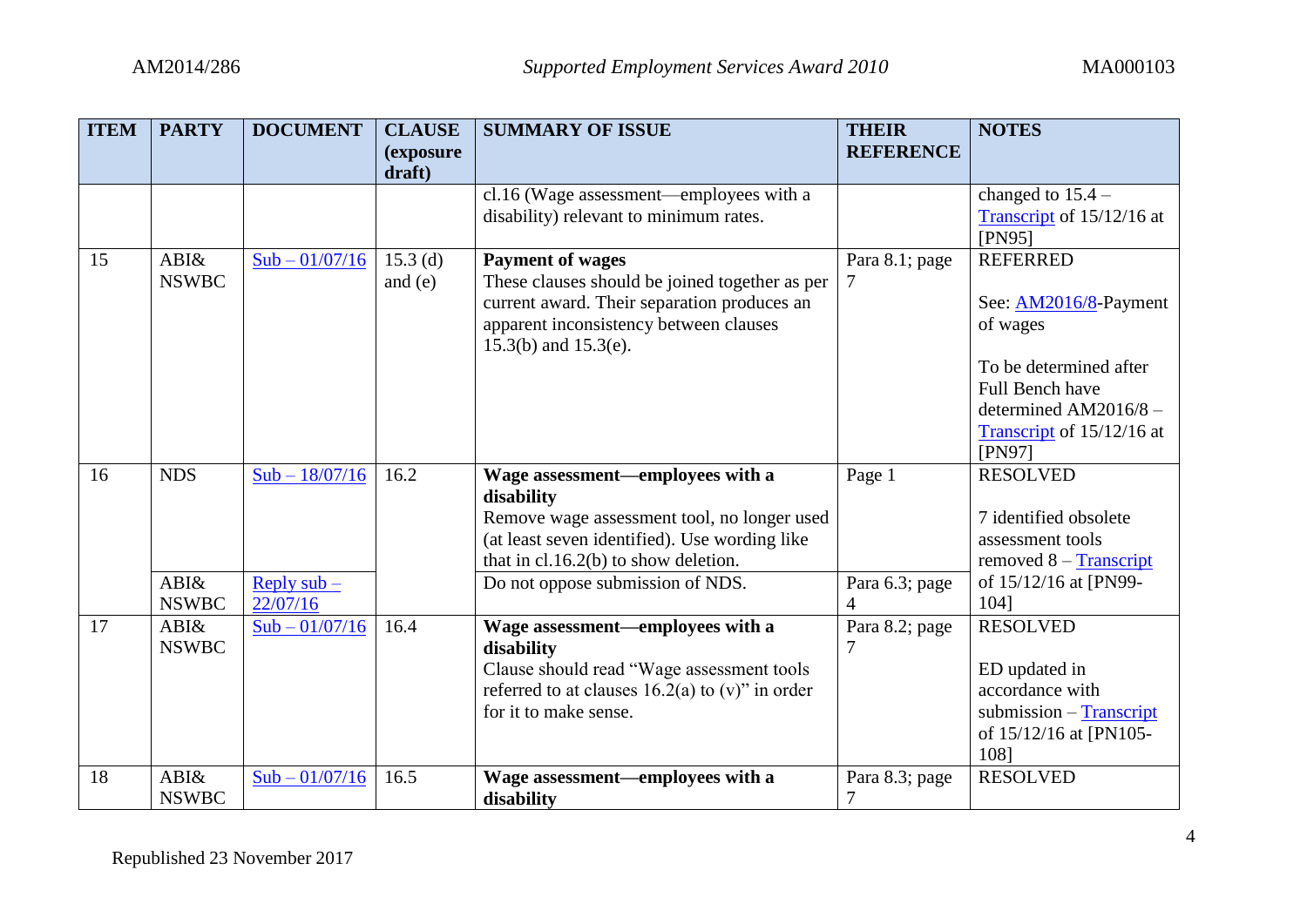| <b>ITEM</b> | <b>PARTY</b> | <b>DOCUMENT</b>  | <b>CLAUSE</b>               | <b>SUMMARY OF ISSUE</b>                               | <b>THEIR</b>     | <b>NOTES</b>                   |
|-------------|--------------|------------------|-----------------------------|-------------------------------------------------------|------------------|--------------------------------|
|             |              |                  | <i>(exposure)</i><br>draft) |                                                       | <b>REFERENCE</b> |                                |
|             |              |                  |                             | Clause should read "Wage assessment tools             |                  | ED updated in                  |
|             |              |                  |                             | referred to at clauses $16.2(w)$ to $(dd)$ " in order |                  | accordance with                |
|             |              |                  |                             | for it to make sense. The words "Analysis of          |                  | submission $-$ Transcript      |
|             |              |                  |                             | Wage Assessment Tools used by Business                |                  | of 15/12/16 at [PN109-         |
|             |              |                  |                             | Services" should be italicised to ensure              |                  | 110]                           |
|             |              |                  |                             | consistency with the formatting in cl.16.4.           |                  |                                |
| 19          | <b>HSU</b>   | $Sub - 30/06/16$ | 16.9                        | Wage assessment-employees with a                      | Para 20; page    | <b>RESOLVED</b>                |
|             |              |                  |                             | disability Transitional arrangement                   | 5                |                                |
|             |              |                  |                             | Clause can be removed, transitional provision,        |                  | <b>Transitional provisions</b> |
|             |              |                  |                             | timeframes have passed.                               |                  | deleted – Transcript of        |
|             | ABI&         | $Sub - 01/07/16$ |                             | Agrees with HSU.                                      | Para 8.4; page   | 15/12/16 at [PN111-112]        |
|             | <b>NSWBC</b> |                  |                             |                                                       |                  |                                |
|             | <b>NDS</b>   | $Sub - 18/07/16$ |                             | Agrees with HSU                                       | Page 1           |                                |
| 20          | ABI&         | $Sub - 01/07/16$ | 17.1                        | <b>Allowances</b>                                     | Paras 2.3 -2.6;  | <b>RESOLVED</b>                |
|             | <b>NSWBC</b> |                  |                             | New provision should be deleted, may be an            | page 4           |                                |
|             |              |                  |                             | additional legally enforceable term. Where an         |                  | No change - Transcript         |
|             |              |                  |                             | employer fails to pay an allowance they               |                  | of 15/12/16 at [PN113]         |
|             |              |                  |                             | would be exposed to penalties for breaches of         |                  |                                |
|             |              |                  |                             | two separate award terms and commit two               |                  |                                |
|             |              |                  |                             | contraventions of the award.                          |                  |                                |
| 21          | <b>HSU</b>   | $Sub - 30/06/16$ | 18.5                        | <b>Employees with disabilities</b> $-Response$ to     | Para 15; page    | <b>OUTSTANDING</b>             |
|             |              |                  |                             | question raised by Commission                         | 4                |                                |
|             |              |                  |                             | Matter should be considered as part of award          |                  | Parties to give further        |
|             |              |                  |                             | phase and there should be no changes at this          |                  | consideration to issue.        |
|             |              |                  |                             | time.                                                 |                  | Issue may form part of         |
|             | <b>AWU</b>   | $Sub - 6/07/16$  |                             | Clause should not be changed at this time.            | Page 2           | UV substantive claim -         |
|             | <b>NDS</b>   | $Sub - 18/07/16$ |                             | NDS would support change to superannuation            | Page 1           | Transcript of 15/12/16 at      |
|             |              |                  |                             | clause only if such change would not impose           |                  | $[PN120-141]$                  |
|             |              |                  |                             | additional cost or administrative burden on           |                  |                                |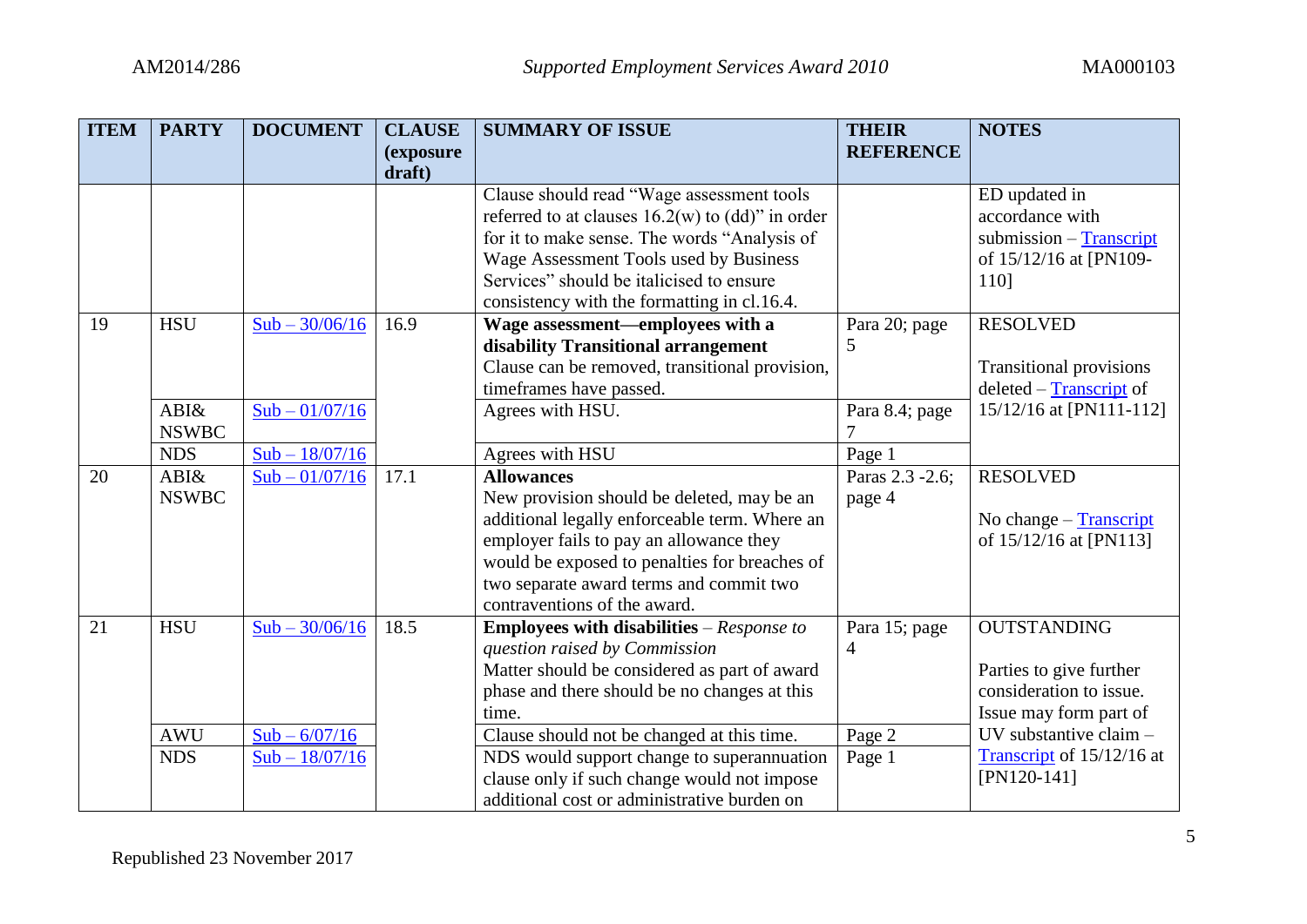| <b>ITEM</b> | <b>PARTY</b> | <b>DOCUMENT</b>  | <b>CLAUSE</b><br><i>(exposure)</i><br>draft) | <b>SUMMARY OF ISSUE</b>                                                                                                                                                                                                             | <b>THEIR</b><br><b>REFERENCE</b> | <b>NOTES</b>                                                                                                                                     |
|-------------|--------------|------------------|----------------------------------------------|-------------------------------------------------------------------------------------------------------------------------------------------------------------------------------------------------------------------------------------|----------------------------------|--------------------------------------------------------------------------------------------------------------------------------------------------|
|             |              |                  |                                              | Australian Disability Enterprises (ADEs) and<br>would not disadvantage employees with<br>disability                                                                                                                                 |                                  | Refer to separate Full<br>Bench                                                                                                                  |
| 22          | <b>HSU</b>   | $Sub - 30/06/16$ | 24.2                                         | <b>Public holidays</b><br>Clause should cross reference applicable part<br>of penalty rates clause, referring to cl. 20.4.                                                                                                          | Para 13; page<br>4               | <b>RESOLVED</b><br>No change - Transcript<br>of 15/12/16 at [PN120-<br>141]<br>Cross reference amended<br>Transcript of $15/12/16$ at<br>[PN141] |
| 23          | <b>HSU</b>   | $Sub - 30/06/16$ | Various                                      | All wages and allowance tables in ED<br>Percentages and dollar signs should be used<br>for each individual figure, in addition to<br>relevant sign at top of the column.                                                            | Paras 9-11;<br>pages 3-4         | <b>RESOLVED</b><br>\$ and % symbols inserted<br>into tables - Transcript<br>of 15/12/16 at [PN141-<br>1431                                       |
| 24          | <b>AWU</b>   | $Sub - 6/07/16$  | Sched B                                      | <b>Casual employees</b><br>Delete the word "casual" from row 3 of Table<br>B.2.2 and row 2 of B.2.3 given that "ordinary"<br>hourly rate" would be the applicable defined<br>term at clause 2 under earlier submission<br>(Item 3). | Page 1                           | <b>RESOLVED</b><br>No change - Transcript<br>of 15/12/16 at [PN143-<br>148]                                                                      |